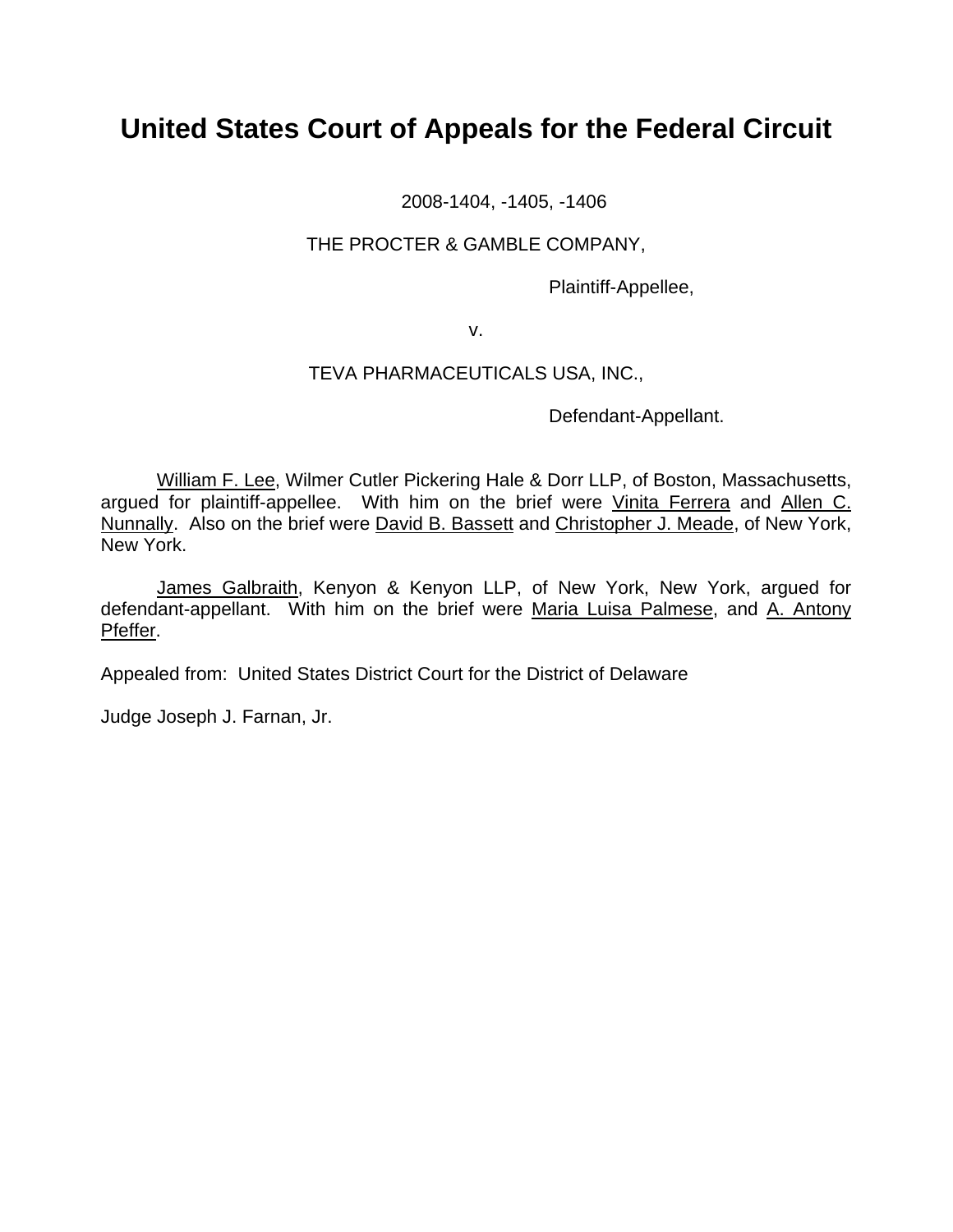# **United States Court of Appeals for the Federal Circuit**

2008-1404, -1405, -1406

# THE PROCTER & GAMBLE COMPANY,

Plaintiff-Appellee,

v.

## TEVA PHARMACEUTICALS USA, INC.,

Defendant-Appellant.

Appeal from the United States District Court for the District of Delaware in 04-940, 08- 066, and 08-191, Judge Joseph J. Farnan, Jr.

> DECIDED: May 13, 2009 \_\_\_\_\_\_\_\_\_\_\_\_\_\_\_\_\_\_\_\_\_\_\_\_\_\_

> \_\_\_\_\_\_\_\_\_\_\_\_\_\_\_\_\_\_\_\_\_\_\_\_\_\_

Before MAYER, DYK, Circuit Judges, and HUFF, District Judge.

HUFF, District Judge.

Teva Pharmaceuticals USA, Inc. ("Teva") appeals from a final judgment of the United States District Court for the District of Delaware in favor of The Procter & Gamble Company ("P&G") in three cases upholding the validity of P&G's U.S. Patent 5,583,122 (the "'122 patent"). Procter & Gamble Co. v. Teva Pharmaceuticals USA, Inc., 536 F. Supp. 2d 476 (D. Del. 2008). After a bench trial and a stipulation for

<span id="page-1-0"></span> <sup>\*</sup> Honorable Marilyn L. Huff, District Judge, United States District Court for the Southern District of California, sitting by designation.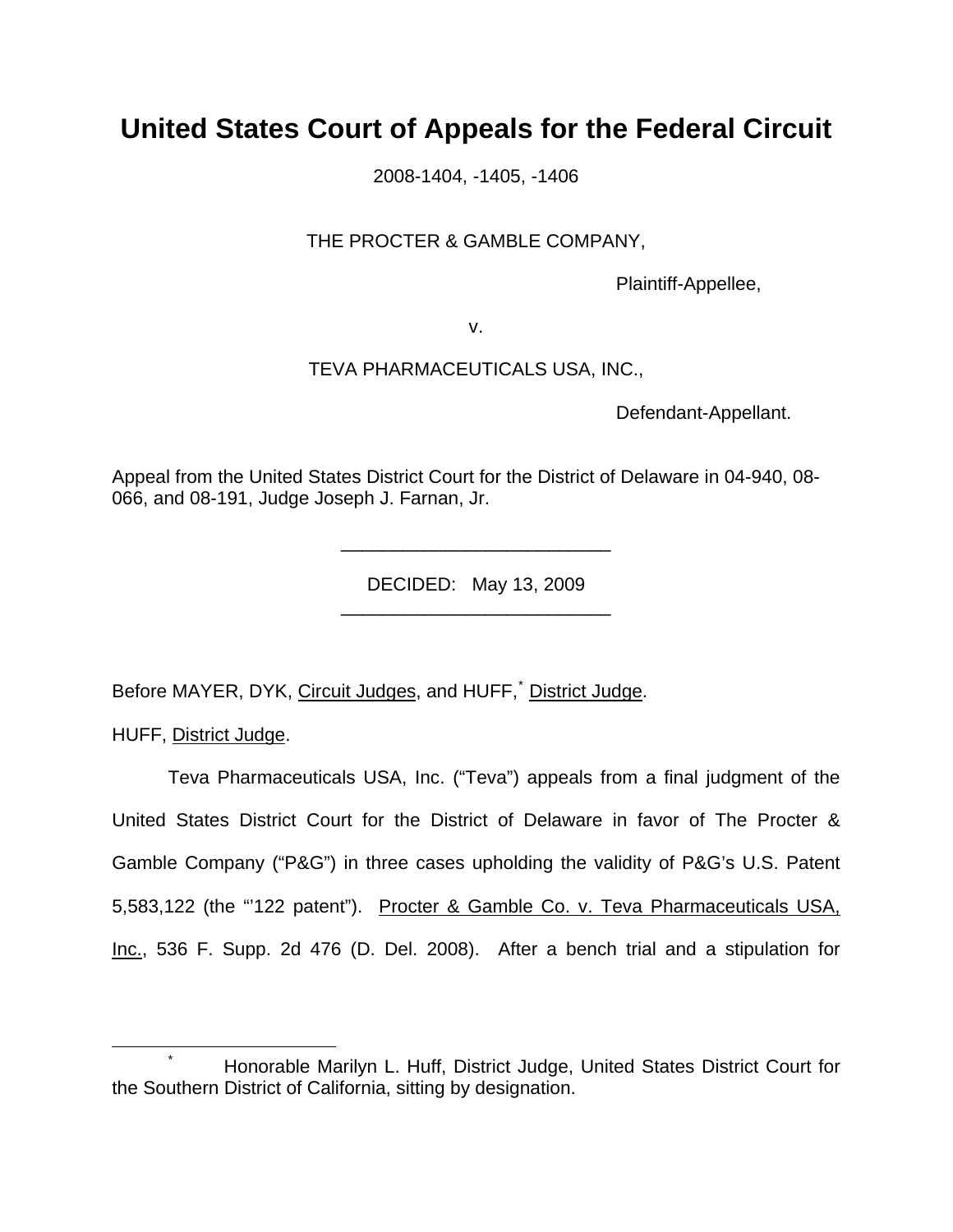judgment in the related cases, the district court rejected Teva's invalidity defenses of obviousness and obviousness-type double patenting. We affirm.

## I. BACKGROUND

 The '122 patent claims the compound risedronate, the active ingredient of P&G's osteoporosis drug Actonel®. In August 2004, P&G sued Teva for infringement of the '122 patent after Teva notified P&G that it planned to market risedronate as a generic equivalent of Actonel®. Specifically, P&G alleged that Teva's proposed drug infringed claim 4 of the '122 patent for the compound risedronate, claim 16 for pharmaceutical compositions containing risedronate, and claim 23 for methods of treating diseases using risedronate. In its defense, Teva argued that the '122 patent was invalid as obvious in light of P&G's expired U.S. Patent 4,761,406 (the "'406 patent"), filed on June 6, 1985 and issued on August 2, 1988. Alternately, Teva argues that the '122 patent is invalid for obviousness-type double patenting.

 Risedronate, the subject of the contested claims, is a member of a group of compounds referred to as bisphosphonates. Bisphosphonates, in general, are active in inhibiting bone resorption. The first two promising bisphosphonates studied for the treatment of metabolic bone diseases, etidronate (EHDP) and clodronate, had clinical problems which prevented their commercialization. P&G conducted a significant amount of experimentation involving hundreds of different bisphosphonate compounds, but could not predict the efficacy or toxicity of the new compounds. Eventually, researchers at P&G identified risedronate as a promising drug candidate.

On December 6, 1985, risedronate's inventors applied for a patent on the compound. P&G is the owner by assignment of the '122 patent, entitled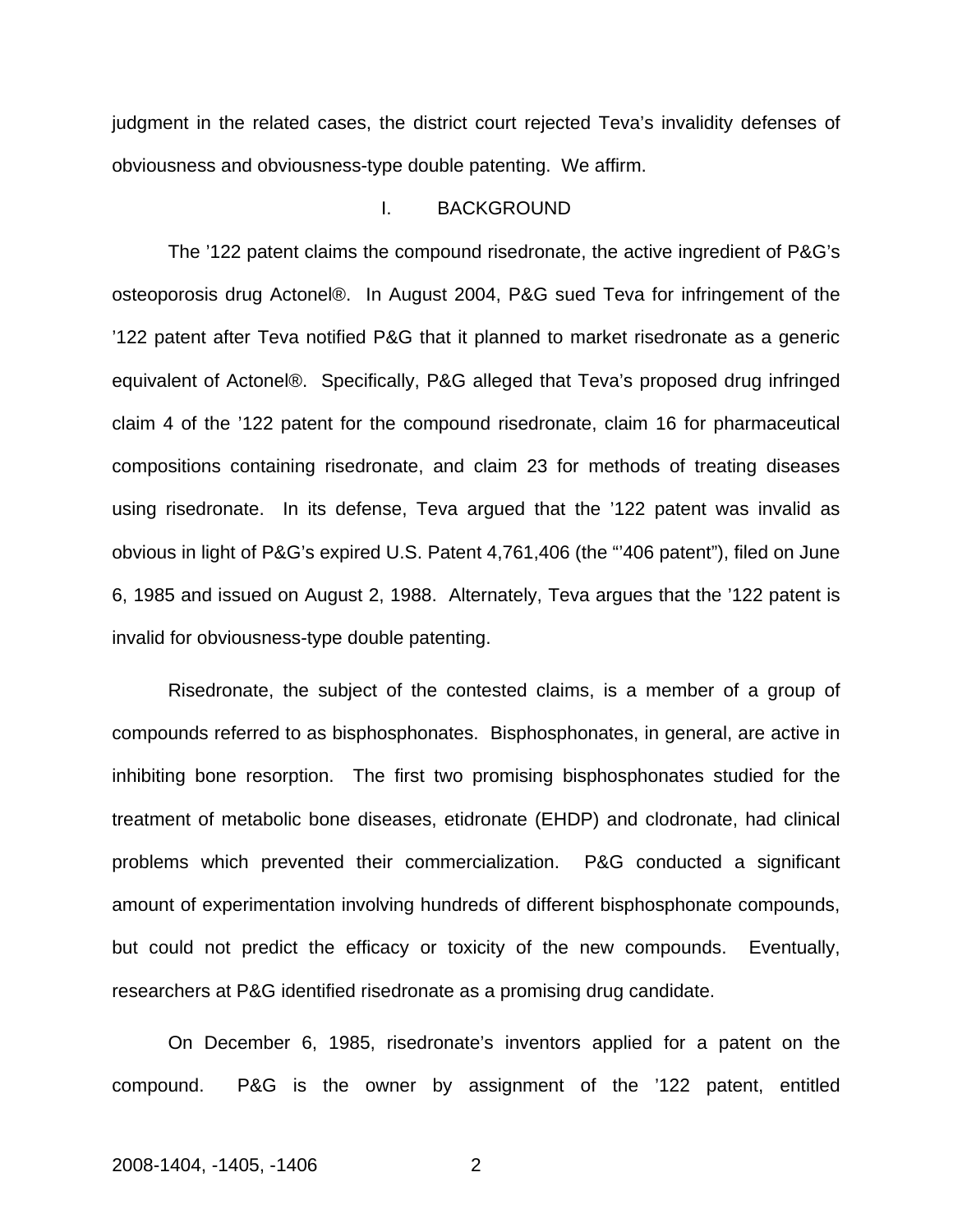"Pharmaceutical Compositions Containing Geminal Diphosphonates," which issued on December 10, 1996.

Risedronate is neither claimed nor disclosed in the '406 patent. Instead, the '406 patent, entitled "Regimen for Treating Osteoporosis," claims an intermittent dosing method for treating osteoporosis. As the trial court noted, the '406 patent "addresses the central problem seen in bisphosphonates at the time, namely that they inhibited bone mineralization, by teaching the use of a cyclic administrative regimen to achieve a separation of the benign effect of anti-resorption from the unwanted side effect of antimineralization in patients." Procter & Gamble, 536 F. Supp. 2d at 492. The '406 patent lists thirty-six polyphosphonate molecules as treatment candidates and eight preferred compounds for intermittent dosing, including 2-pyr EHDP. Teva contends that the structural similarities between risedronate and 2-pyr EHDP render the challenged claims of the '122 patent obvious.

 From the testimony at trial, the district court concluded that the '406 patent would not have led a person of ordinary skill in the art to identify 2-pyr EHDP as the lead compound. In light of the extremely unpredictable nature of bisphosphonates at the time of the invention, the district court also found that a person of ordinary skill in the art would not have been motivated to make the specific molecular modifications to make risedronate. The district court concluded that unexpected results of risedronate's potency and toxicity rebut a claim of obviousness. The district court found that secondary considerations of non-obviousness supported its conclusions. Similarly, the court found that the '122 patent was not invalid for obviousness-type double patenting.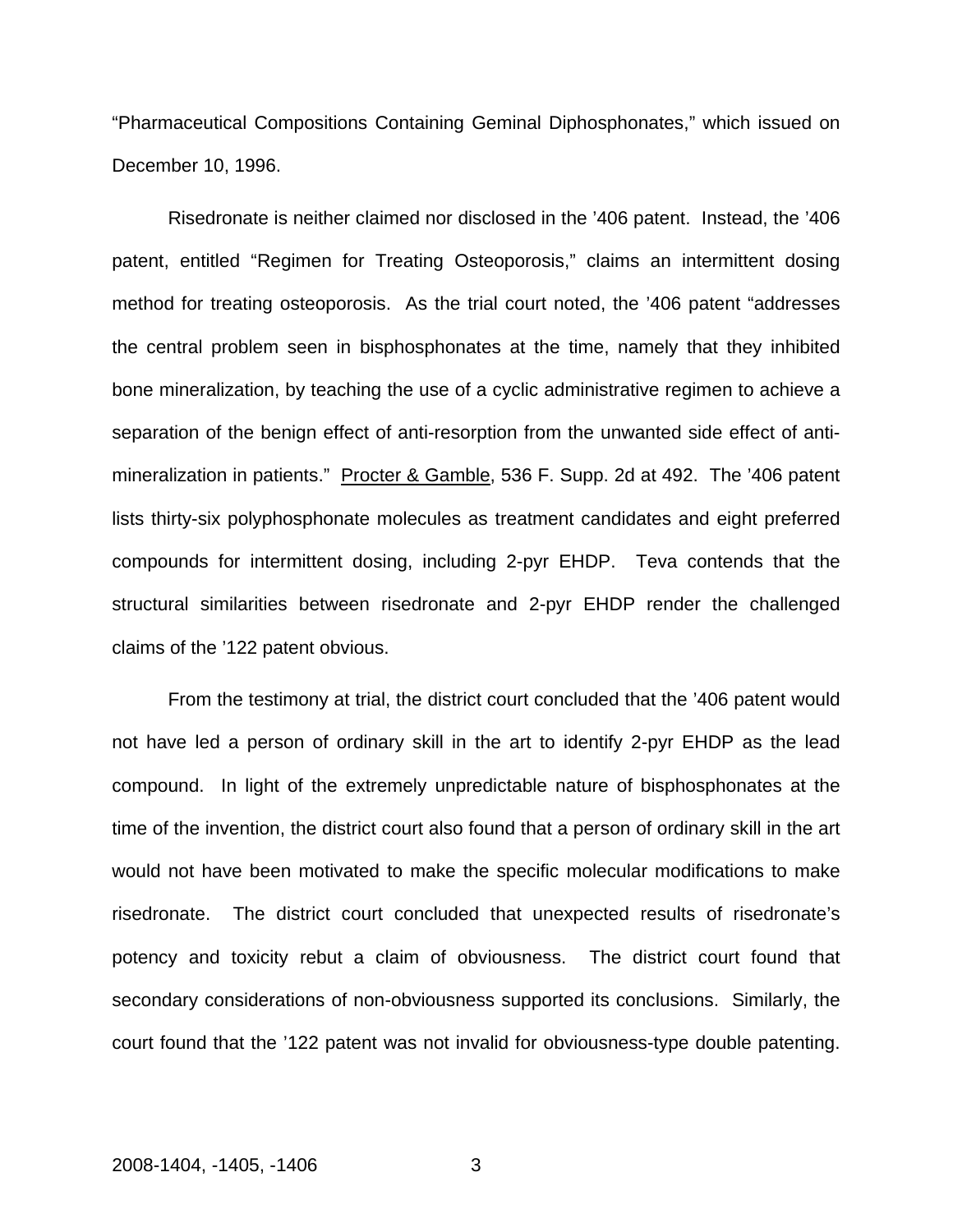This consolidated appeal followed. We have jurisdiction pursuant to 28 U.S.C. § 1295(a)(1).

#### II. DISCUSSION

#### **I. Standard of Review**

"On appeal from a bench trial, this court reviews the district court's conclusions of law de novo and findings of fact for clear error." Golden Blount, Inc. v. Robert H. Peterson Co., 365 F.3d 1054, 1058 (Fed. Cir. 2004). Whether the subject matter of a patent is obvious is a question of law and is reviewed de novo. PharmaStem Therapeutics, Inc. v. ViaCell, Inc., 491 F.3d 1342, 1359 (Fed. Cir. 2007). Factual determinations underlying the obviousness issue are reviewed for clear error. Alza Corp. v. Mylan Labs., Inc., 464 F.3d 1286, 1289 (Fed. Cir. 2006). The evidentiary burden to show facts supporting a conclusion of invalidity is one of clear and convincing evidence. AK Steel Corp. v. Sollac & Ugine, 344 F.3d 1234, 1238-39 (Fed. Cir. 2003). Non-statutory double patenting is a legal question reviewed without deference. Georgia-Pacific Corp. v. U.S. Gypsum Co., 195 F.3d 1322, 1326 (Fed. Cir. 1999).

#### **II. Patent Obviousness – Legal Standard**

Under the U.S. Patent Act, an invention cannot be patented if "the subject matter as a whole would have been obvious at the time the invention was made to a person having ordinary skill in the art to which said subject matter pertains." 35 U.S.C. § 103(a). Patents are presumed to be valid. Kao Corp. v. Unilever U.S., Inc., 441 F.3d 963, 968 (Fed. Cir. 2006). A party seeking to invalidate a patent based on obviousness must demonstrate "by clear and convincing evidence that a skilled artisan would have been motivated to combine the teachings of the prior art references to achieve the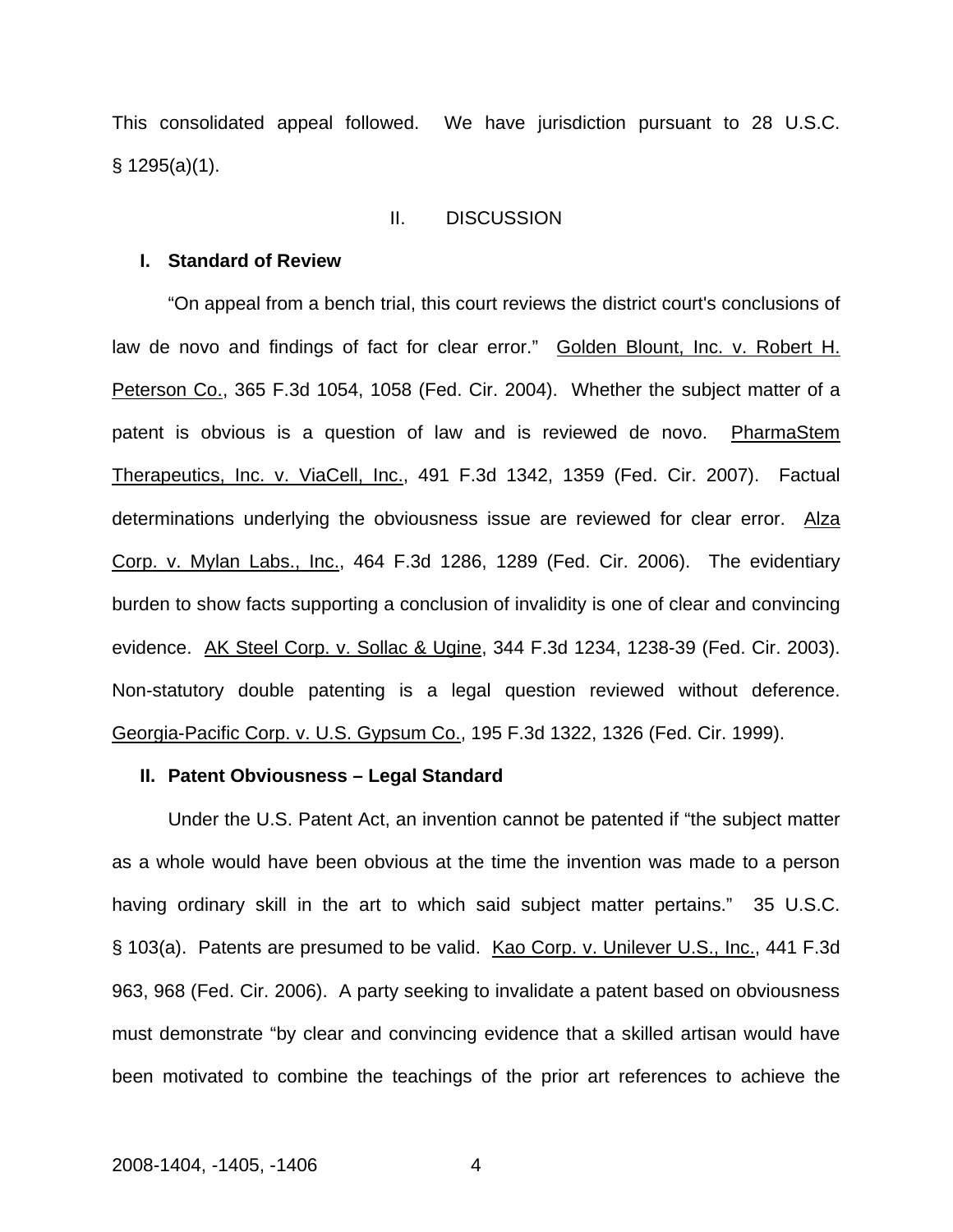claimed invention, and that the skilled artisan would have had a reasonable expectation of success in doing so." Pfizer, Inc. v. Apotex, Inc., 480 F.3d 1348, 1361 (Fed. Cir. 2007). Clear and convincing evidence places in the fact finder "an abiding conviction that the truth of [the] factual contentions are highly probable." Colorado v. New Mexico, 467 U.S. 310, 316 (1984) (quotation marks omitted).

The obviousness determination turns on underlying factual inquiries involving: (1) the scope and content of prior art, (2) differences between claims and prior art, (3) the level of ordinary skill in pertinent art, and (4) secondary considerations such as commercial success and satisfaction of a long-felt need. Graham v. John Deere Co., 383 U.S. 1, 17 (1966). The Supreme Court has explained that the Federal Circuit's "teaching, suggestion or motivation" test provides helpful insight into the obviousness question as long as it is not applied rigidly. KSR Int'l Co. v. Teleflex Inc., 550 U.S. 398, 127 S. Ct. 1727, 1741 (2007). Accordingly, under KSR, "it remains necessary to identify some reason that would have led a chemist to modify a known compound in a particular manner to establish prima facie obviousness of a new claimed compound." Takeda Chem. Indus., Ltd. v. Alphapharm Pty., Ltd., 492 F.3d 1350, 1357 (Fed. Cir. 2007).

If a patent challenger makes a prima facie showing of obviousness, the owner may rebut based on "unexpected results" by demonstrating "that the claimed invention exhibits some superior property or advantage that a person of ordinary skill in the relevant art would have found surprising or unexpected." In re Soni, 54 F.3d 746, 750 (Fed. Cir. 1995). We consider the relevant factors in turn.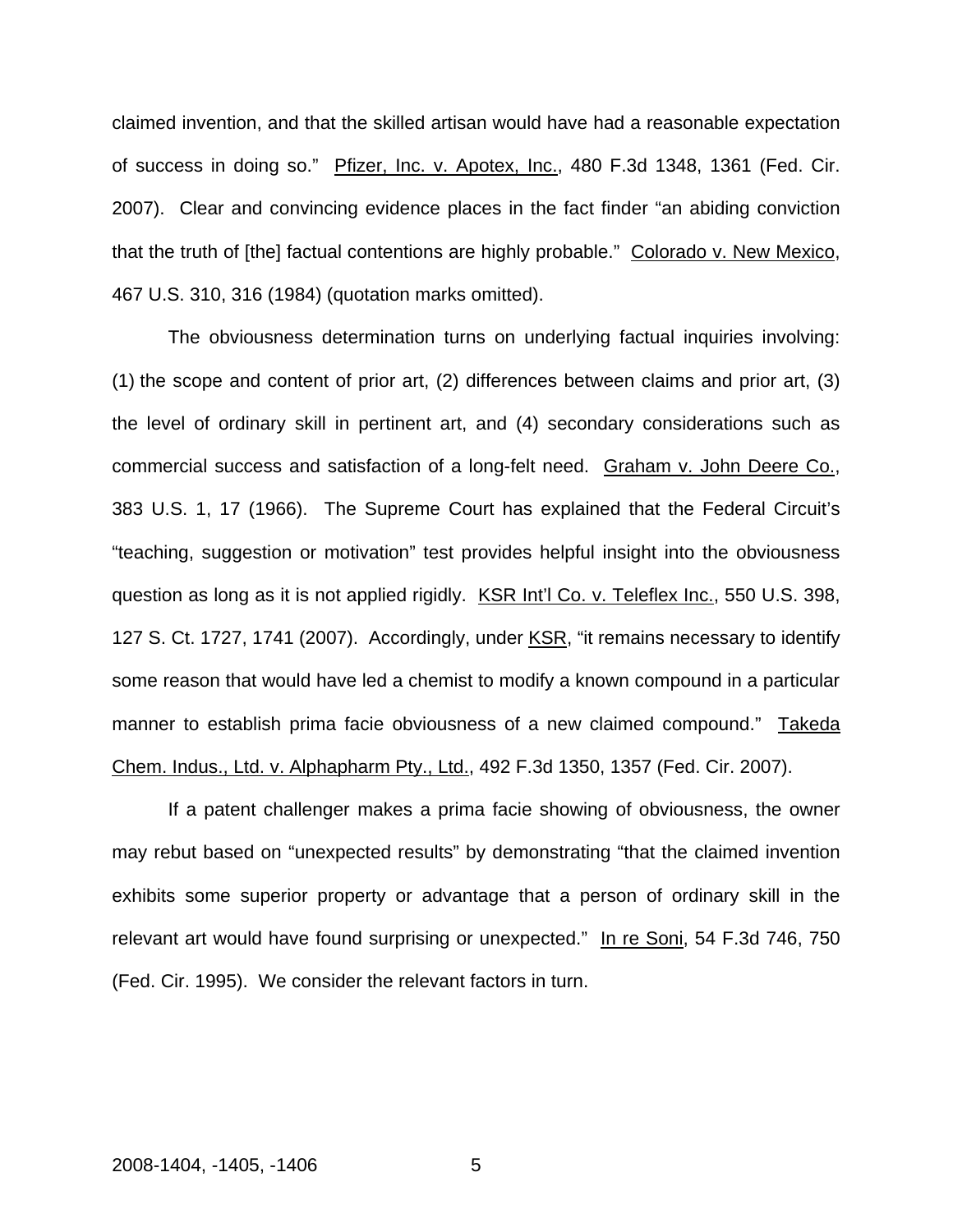#### **III. Identification of a Lead Compound**

An obviousness argument based on structural similarity between claimed and prior art compounds "clearly depends on a preliminary finding that one of ordinary skill in the art would have selected [the prior art compound] as a lead compound." Takeda, 492 F.3d at 1359; see also Eisai Co. Ltd. v. Dr. Reddy's Labs., Ltd., 533 F.3d 1353, 1359 (Fed. Cir. 2008) (stating that "post-KSR, a prima facie case of obviousness for a chemical compound still, in general, begins with the reasoned identification of a lead compound" in the prior art). Teva argues that the '406 patent identifies 2-pyr EHDP as the most promising molecule for the inhibition of bone resorption. The trial court disagreed and concluded from the evidence that a person of ordinary skill in the art would not have identified 2-pyr EHDP as a lead compound for the treatment of osteoporosis.

We need not reach this question because we conclude that even if 2-pyr EHDP was a lead compound, the evidence does not establish that it would have been obvious to a person of ordinary skill at the time of the invention to modify 2-pyr EHDP to create risedronate.

#### **IV. Obviousness of Risedronate in Light of the Prior Art**

To decide whether risedronate was obvious in light of the prior art, a court must determine whether, at the time of invention, a person having ordinary skill in the art would have had "reason to attempt to make the composition" known as risedronate and "a reasonable expectation of success in doing so." PharmaStem Therapeutics, Inc. v. ViaCell, Inc., 491 F.3d 1342, 1360 (Fed. Cir. 2007).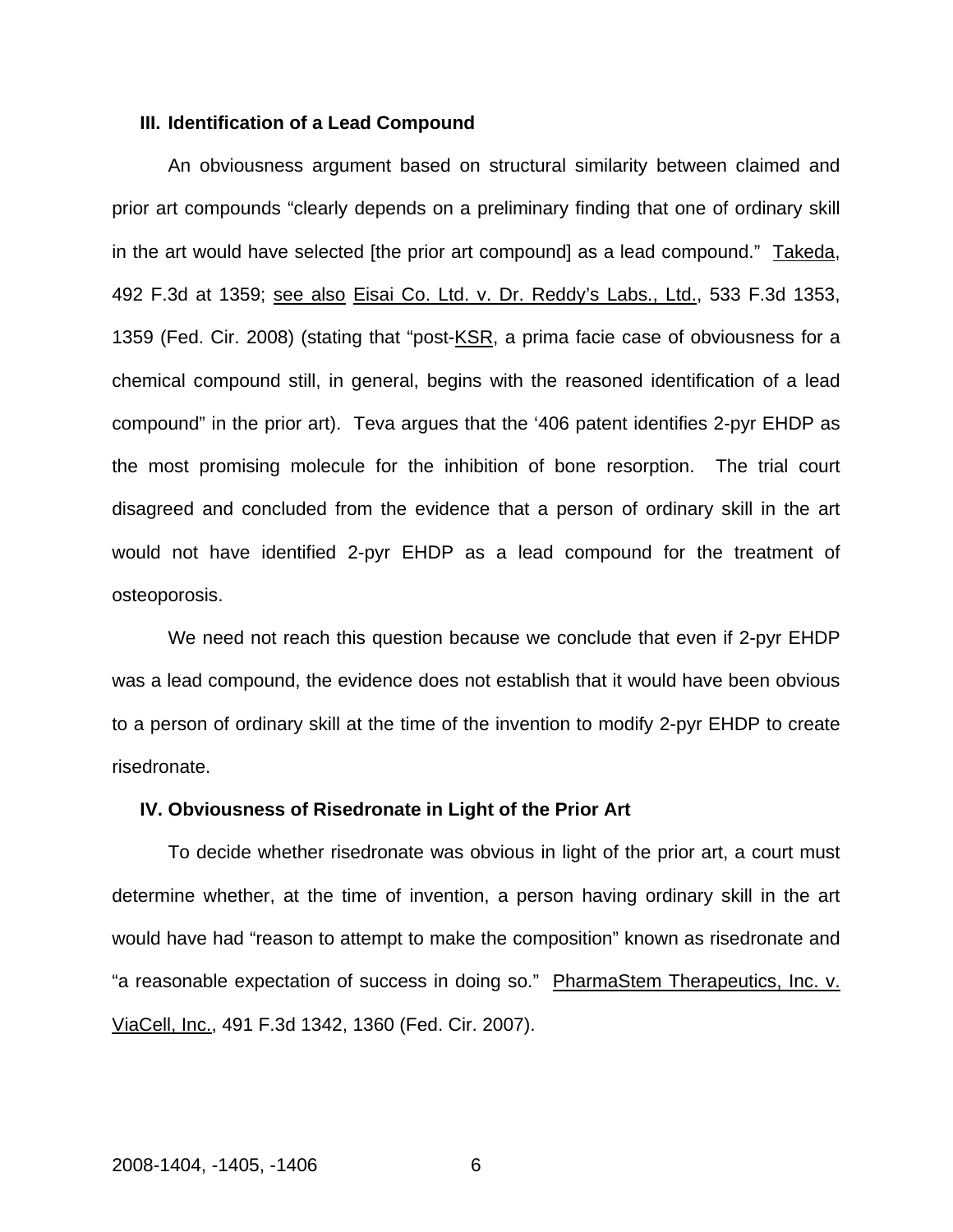The district court concluded that, even if 2-pyr EHDP were a lead compound, it would not render the '122 patent's claims on risedronate obvious because a person having ordinary skill in the art would not have had reason to make risedronate based on the prior art. The district court's findings also support the conclusion that there could have been no reasonable expectation as to risedronate's success.

The question of obviousness "often turns on the structural similarities and differences between the claimed compound and the prior art compound[]." Eisai Co. Ltd. v. Dr. Reddy's Labs., Ltd., 533 F.3d 1353, 1356-57 (Fed. Cir. 2008); see also Sanofi-Synthelabo v. Apotex, Inc., 550 F.3d 1075, 1086 (Fed. Cir. 2008) ("Precedent establishes the analytical procedure whereby a close structural similarity between a new chemical compound and prior art compounds is generally deemed to create a prima facie case of obviousness . . . ."); In re Mayne, 104 F.3d 1339, 1343 (Fed. Cir. 1997) ("Structural relationships often provide the requisite motivation to modify known compounds to obtain new compounds."); In re Payne, 606 F.2d 303, 313-15 (CCPA 1979) (discussing the presumption of obviousness based on close structural similarity). In this case, risedronate and 2-pyr EHDP are positional isomers; they each contain the same atoms arranged in different ways. In risedronate, the hydroxy-ethanediphosphonate group is connected to the #3 carbon of a pyridine ring, while in 2-pyr EHDP, the hydroxy-ethane-diphosphonate group is connected to the #2 carbon. Because the nitrogen atom is in a different position in the two molecules, they differ in three dimensional shape, charge distribution and hydrogen bonding properties.

To successfully argue that a new compound is obvious, the challenger may show "that the prior art would have suggested making the specific molecular modifications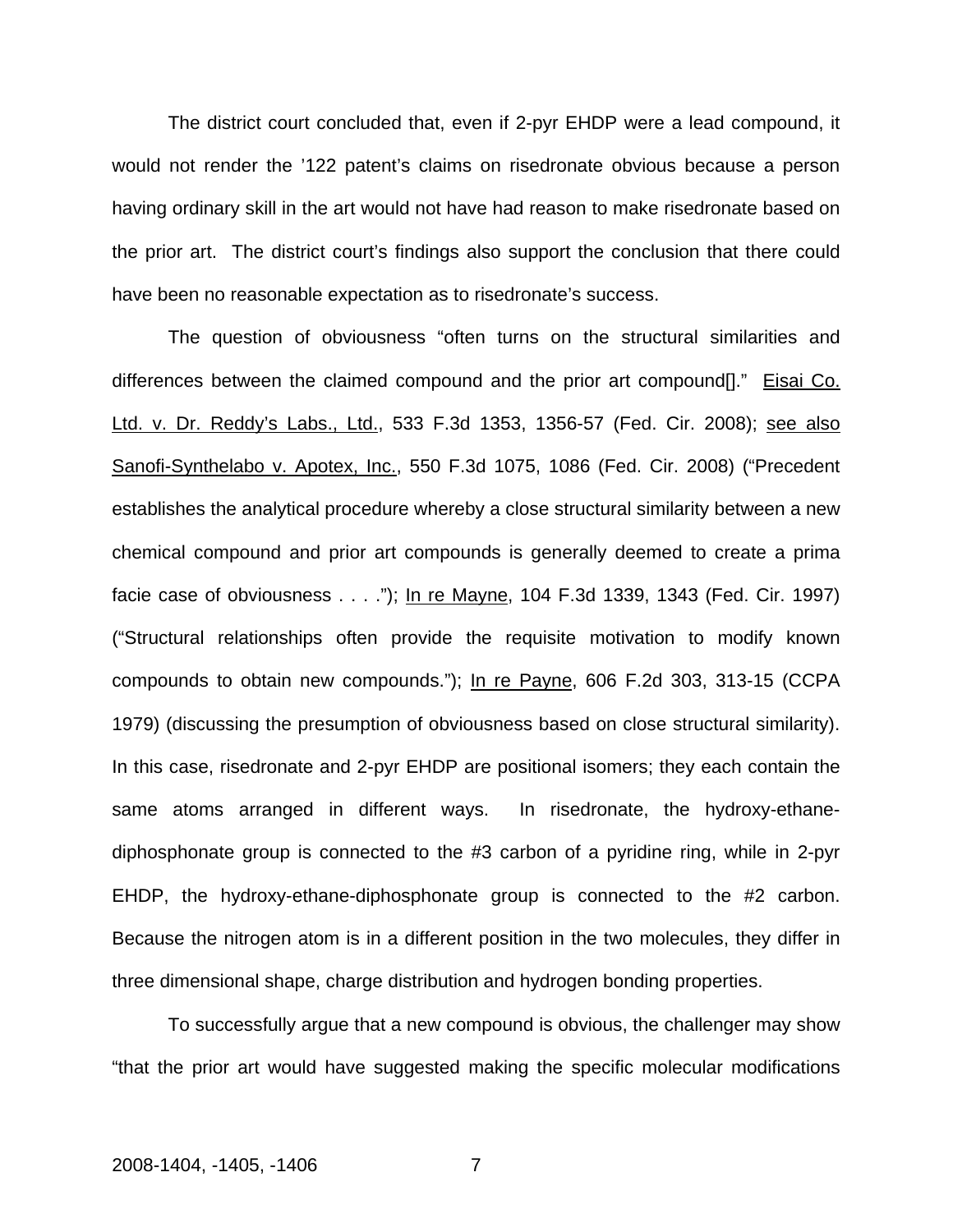necessary to achieve the claimed invention." Takeda, 492 F.3d at 1356 (quotation marks omitted). "In keeping with the flexible nature of the obviousness inquiry, the requisite motivation [to modify] can come from any number of sources." Eisai, 533 F.3d at 1357 (citation omitted). Thus, in addition to structural similarity between the compounds, a prima facie case of obviousness may be shown by "adequate support in the prior art" for the change in structure. In re Grabiak, 769 F.2d 729, 731-32 (Fed. Cir.

1985). As we noted in Takeda:

A known compound may suggest its homolog, analog, or isomer because such compounds often have similar properties and therefore chemists of ordinary skill would ordinarily contemplate making them to try to obtain compounds with improved properties. . . . [However,] it remains necessary to identify some reason that would have led a chemist to modify a known compound in a particular manner to establish prima facie obviousness of a new claimed compound.

492 F.3d at 1356-57 (citation omitted).

At trial, P&G's expert witnesses testified that, in 1985, a person having ordinary skill in the art realized that the properties of bisphosphonates could not be anticipated based on their structure. Additionally, the trial court relied on contemporaneous writings from Herbert Fleisch, the preeminent authority on bisphosphonates during the relevant time period. Dr. Fleisch wrote in 1984 that "every compound, while remaining a bisphosphonate, exhibits its own physical-chemical, biological and therapeutic characteristics, so that each bisphosphonate has to be considered on its own. To infer from one compound the effects in another is dangerous and can be misleading." Herbert Fleisch, Chemistry and Mechanisms of Action of Bisphosphonates, in Bone Resorption, Metastasis, and Diphosphonates 33-40 (S. Garattini ed., 1985). In this case, P&G synthesized and tested 2-pyr EHDP, risedronate (3-pyr EHDP) and 4-pyr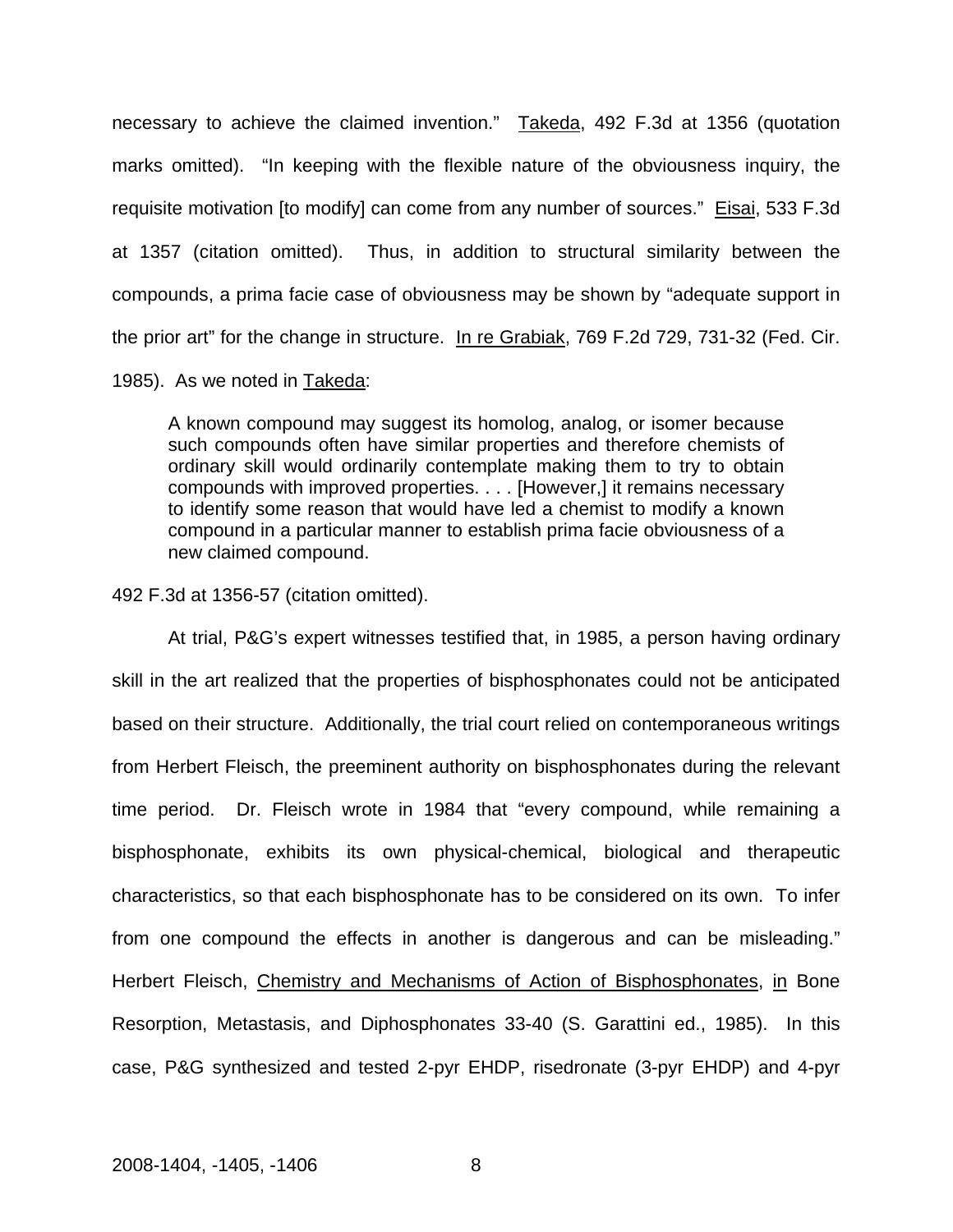EHDP, another structural isomer. Confirming the unpredictability of bisphosphonates, test results for 4-pyr EHDP revealed that it was not active in inhibiting bone resorption despite its close relationship with potent compounds. In light of the Supreme Court's instruction in KSR, the Federal Circuit has stated that, "[t]o the extent an art is unpredictable, as the chemical arts often are, KSR's focus on [] 'identified, predictable solutions' may present a difficult hurdle because potential solutions are less likely to be genuinely predictable." Eisai, 533 F.3d 1353, 1359 (quoting KSR, 127 S. Ct. at 1742). The district court found that Teva failed to clear that hurdle, establishing insufficient motivation for a person of ordinary skill to synthesize and test risedronate. This finding was not clearly erroneous.

Additionally, there was an insufficient showing that a person of ordinary skill in the art would have had a "reasonable expectation of success" in synthesizing and testing risedronate. PharmaStem, 491 F.3d at 1360. In KSR, the Supreme Court stated that when an obvious modification "leads to the anticipated success," the invention is likely the product of ordinary skill and is obvious under 35 U.S.C. § 103. 127 S. Ct. at 1742. "[O]bviousness cannot be avoided simply by a showing of some degree of unpredictability in the art so long as there was a reasonable probability of success." Pfizer, 480 F.3d at 1364 (citing In re Corkill, 771 F.2d 1496, 1500 (Fed. Cir. 1985)). Here, the district court's findings indicate that there was no reasonable expectation in 1985 that risedronate would be a successful compound.

Cases following KSR have considered whether a given molecular modification would have been carried out as part of routine testing. See, e.g., Takeda, 492 F.3d at 1360 (discussing the district court's finding that a modification was not known to be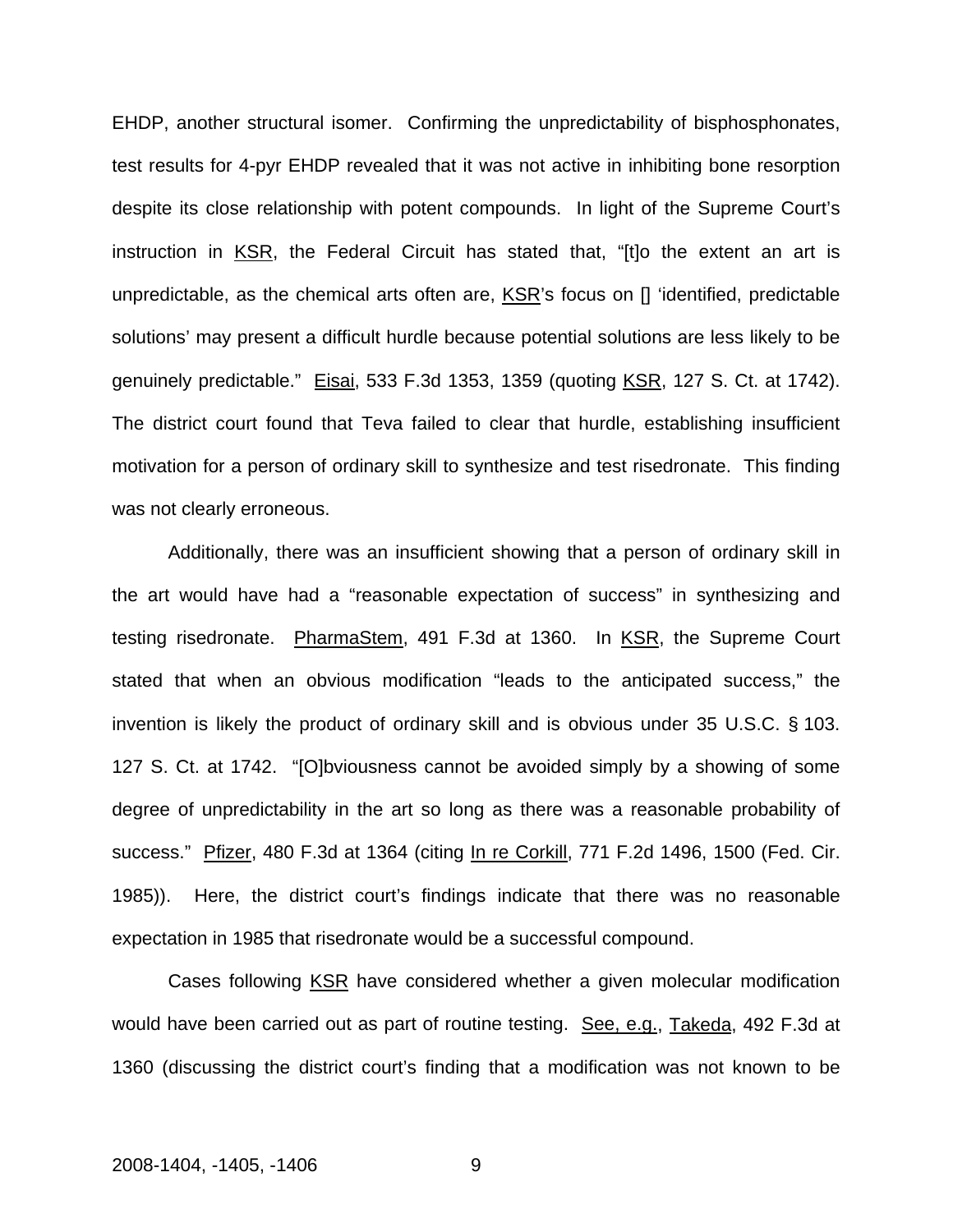beneficial and was not considered "routine"). When a person of ordinary skill is faced with "a finite number of identified, predictable solutions" to a problem and pursues "the known options within his or her technical grasp," the resulting discovery "is likely the product not of innovation but of ordinary skill and common sense." KSR, 127 S. Ct. at 1742. So too, "[g]ranting patent protection to advances that would occur in the ordinary course without real innovation retards progress." Id. at 1741. In other cases, though, researchers can only "vary all parameters or try each of numerous possible choices until one possibly arrive[s] at a successful result, where the prior art [gives] either no indication of which parameters [are] critical or no direction as to which of many possible choices is likely to be successful." In re O'Farrell, 853 F.2d 894, 903 (Fed. Cir. 1988). In such cases, "courts should not succumb to hindsight claims of obviousness." In re Kubin, \_\_ F.3d \_\_, No. 2008-1184, slip op. at 14 (Fed. Cir. Apr. 3, 2009). Similarly, patents are not barred just because it was obvious "to explore a new technology or general approach that seemed to be a promising field of experimentation, where the prior art gave only general guidance as to the particular form of the claimed invention or how to achieve it." In re O'Farrell, 853 F.2d at 903.

In this case, there is no credible evidence that the structural modification was routine. The district court found that the appellee's expert was evasive on this topic, stating that the witness "did not directly respond to most questions posed to him about whether it would be common for a chemist who develops a pyridine compound to conceive of and make [2-pyr EHDP, 3-pyr EHDP, and 4-pyr EHDP] isomers." Procter & Gamble, 536 F. Supp. 2d at 486. But evidence of evasion is not necessarily evidence that the testimony would otherwise have been favorable. The only direct evidence that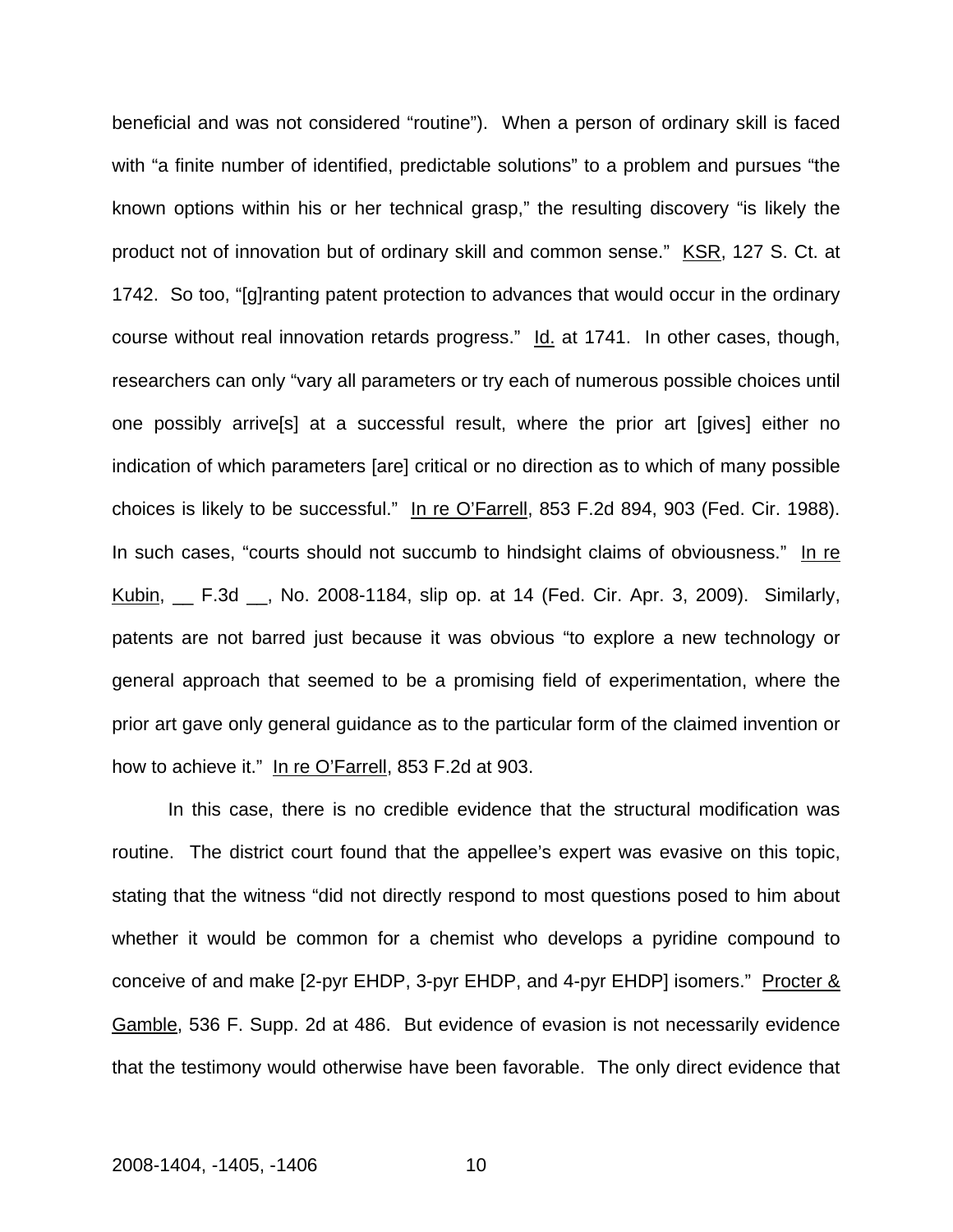the structural modification was routine was presented by an expert witness that the district court judge discredited. $1$ 

Accordingly, we conclude that the district court did not clearly err in finding that Teva had not established a prima facie case of obviousness as to the challenged claims of the '122 patent.

### **V. Unexpected Results**

The district court found that, even if Teva could establish a prima facie case of obviousness, P&G had introduced sufficient evidence of unexpected results to rebut such a showing. Such evidence included "test data showing that the claimed composition[] possess[es] unexpectedly improved properties or properties that the prior art does not have." In re Dillon, 919 F.2d 688, 692-93 (Fed. Cir. 1990). Because Teva did not establish a prima facie case of obviousness, P&G need not rely on this evidence to defend the '122 patent.

Nonetheless, we note that P&G's witnesses consistently testified that the properties of risedronate were not expected. For example, Dr. Benedict testified that he and other researchers did not predict the potency of risedronate. Ms. McOsker testified that she was "very surprised" by the low dose at which risedronate was effective. Dr. Miller stated that the superior properties of risedronate were unexpected and could not have been predicted. In a test to determine the lowest dose at which these compounds

<span id="page-11-0"></span> <sup>1</sup> <sup>1</sup> Appellant's expert testified that "if someone was aware that  $[2$ -pyr EHDP] was safe and effective, they would immediately in terms of the drug discovery effort, make the [3-pyr EHDP]." However, the district court concluded that this witness "had no specialized experience in the area of bisphosphonates" aside from his preparation to testify in the litigation. Procter & Gamble, 536 F. Supp. 2d at 480. Additionally, the expert prepared his opinion by reviewing drug profiles in the current version of the Physician's Desk Reference instead of drug profiles from the relevant time, causing his opinions to be "marred by hindsight." Id. at 495.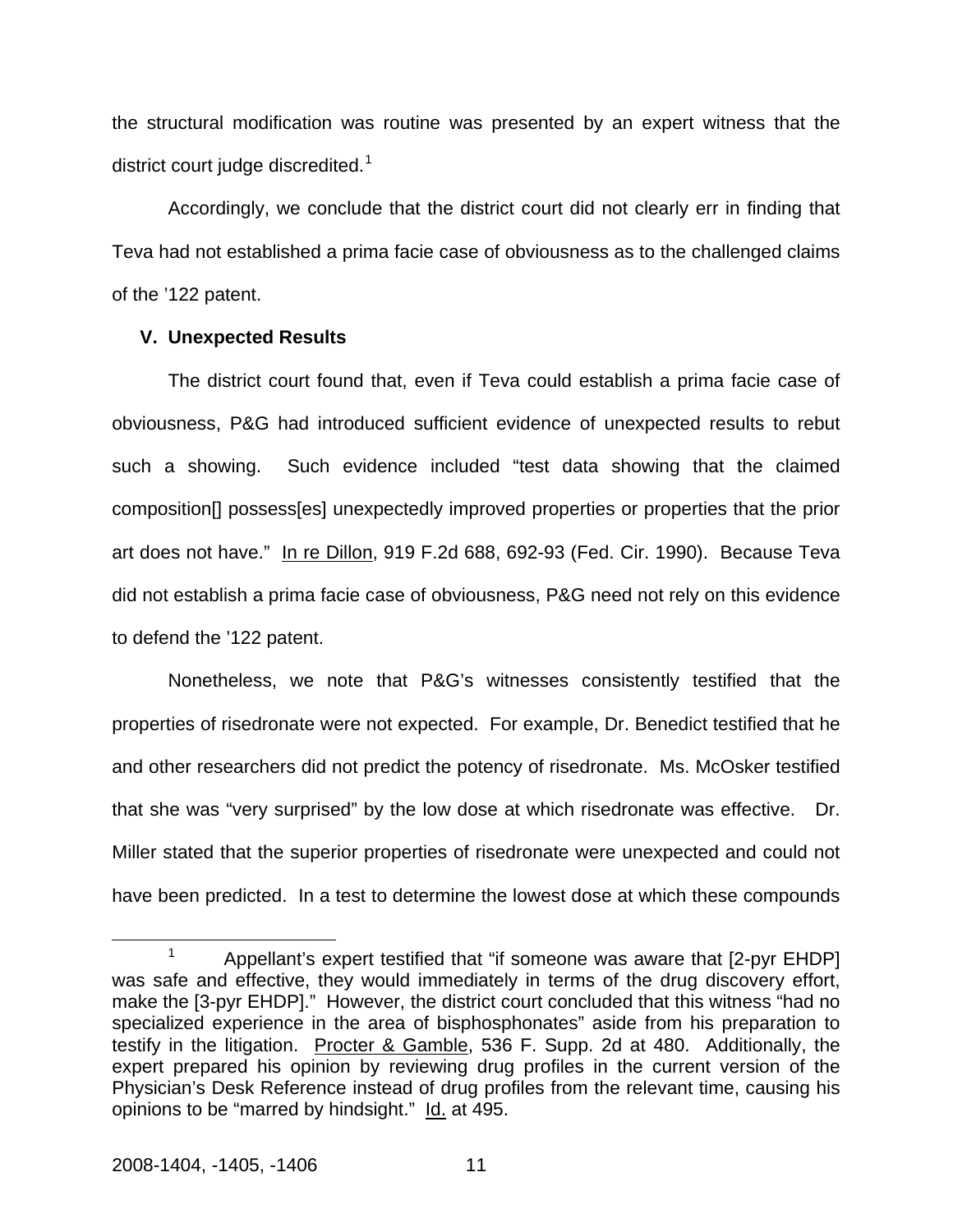caused toxic reactions, risedronate outperformed 2-pyr EHDP by a substantial margin. Risedronate showed no observable toxic effect at a dose of 0.75 mg P/kg/day, while 2 pyr EHDP's "no observable effect level" was only 0.25 mg P/kg/day. In another test involving live animals, 2-pyr EHDP was lethal at a dose of 1.0 mg P/kg/day while risedronate was not. Ultimately, the district court weighed the evidence and evaluated the credibility of the witnesses in concluding that P&G had introduced sufficient evidence of unexpected results to rebut any finding of obviousness.

#### **VI. Secondary Considerations of Non-Obviousness**

Secondary considerations of non-obviousness include the commercial success of the invention at issue and its satisfaction of a long-felt need. B.F. Goodrich Co. v. Aircraft Braking Sys. Corp., 72 F.3d 1577, 1582 (Fed. Cir. 1996). The district court found that secondary considerations supported a finding of non-obviousness. When present, such factors "may often be the most probative and cogent evidence [of nonobviousness] in the record." Stratoflex, Inc. v. Aeroquip Corp., 713 F.2d 1530, 1538 (Fed. Cir. 1983).

The district court found that risedronate, marketed as Actonel, has been an undisputed commercial success and satisfied a long-felt unmet need. $2$  This conclusion was based on the testimony of Dr. Daniel C. Smith, who stated that risedronate experienced favorable growth and had amassed \$2.7 billion in aggregate domestic

<span id="page-12-0"></span> $\frac{1}{2}$  $2^2$  The court rightly gave little weight to risedronate's commercial success because the prior art '406 patent was also assigned to P&G. As of December 6, 1985, the filing date of the '122 patent, 2-pyr EHDP could be found only in a pending application for the '406 patent, which was not available to the public. See Merck & Co., Inc. v. Teva Pharma. USA, Inc., 395 F.3d 1364, 1377 (Fed. Cir. 2005) (holding that commercial success is not significantly probative of non-obviousness where others are barred from acting on the prior art).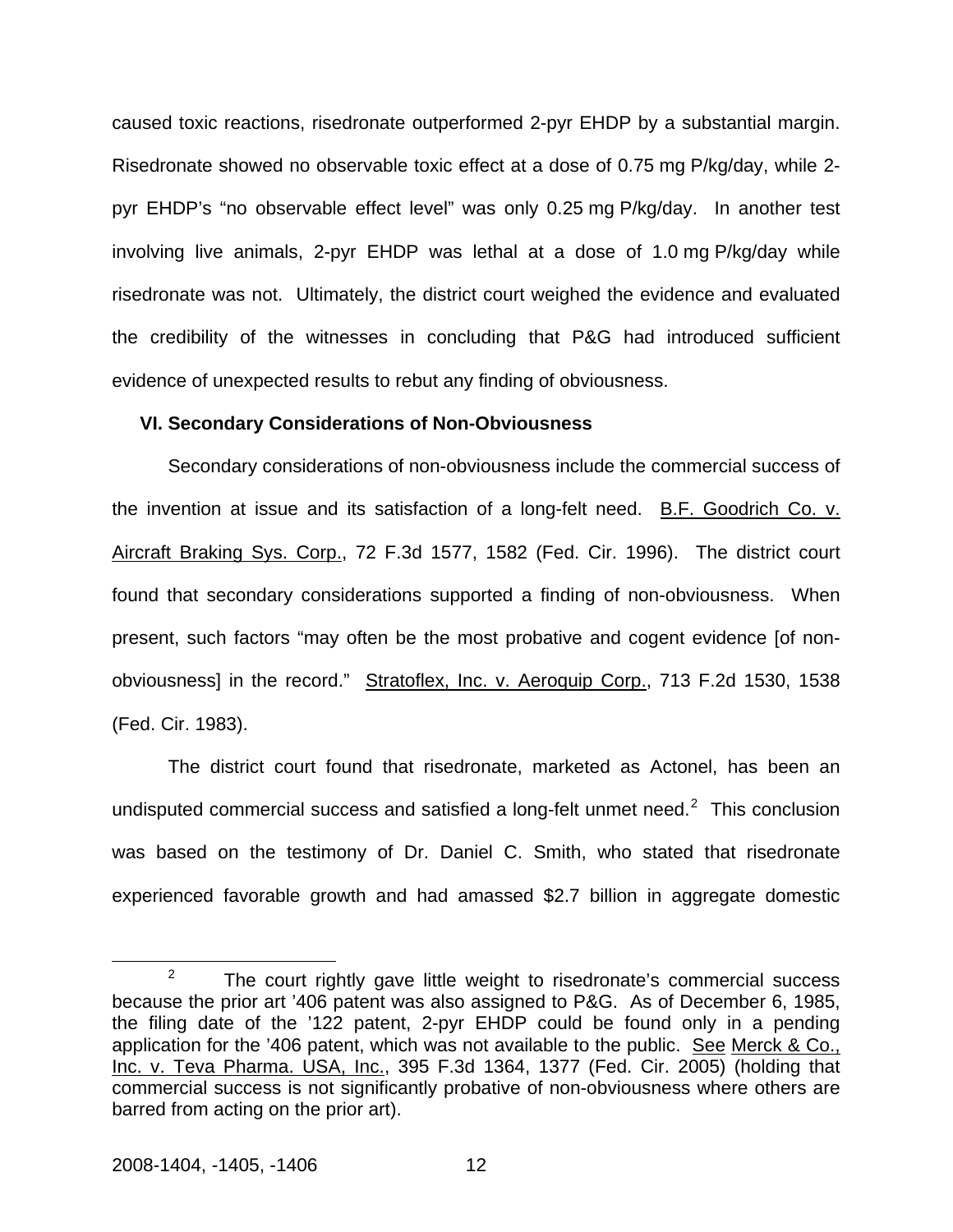sales. The district court based its finding of a long-felt unmet need on the fact that, in the mid-1980s, osteoporosis was recognized as a serious disease and existing treatments were inadequate. However, because the competing drug alendronate was available before risedronate, Teva contends that risedronate could not have satisfied any unmet need. Teva argues that the long-felt need must be unmet at the time the invention becomes available on the market, when it can actually satisfy that need. To support this argument, Teva cites Monarch Knitting Mach. Corp. v. Sulzer Morat GmbH, 139 F.3d 877 (Fed. Cir. 1998). In fact, Monarch rejects a similar argument partly because the competing inventions were not actually produced until after the claimed invention's filing date. Id. at 884. Here, alendronate was not produced until ten years after the filing of the '122 patent. Under Monarch, we look to the filing date of the challenged invention to assess the presence of a long-felt and unmet need. Accordingly, it was not clear error for the district court to conclude that risedronate met such a need and that secondary considerations supported a finding of non-obviousness.

#### **VII. Whether the '406 Patent is Prior Art**

As an alternative to its position that risedronate was not obvious, P&G argues that the '406 patent should not be considered prior art with respect to the '122 patent because risedronate was first synthesized by P&G before the '406 patent was filed. At trial, Dr. Benedict, one of the inventors named in the '122 patent, testified that he synthesized risedronate in May 1985. P&G submitted a portion of Dr. Benedict's laboratory notebook which contains a May 3, 1985 entry detailing the structure of risedronate and the procedure for its synthesis, but this entry was unwitnessed and was not corroborated by any other evidence.

### 2008-1404, -1405, -1406 13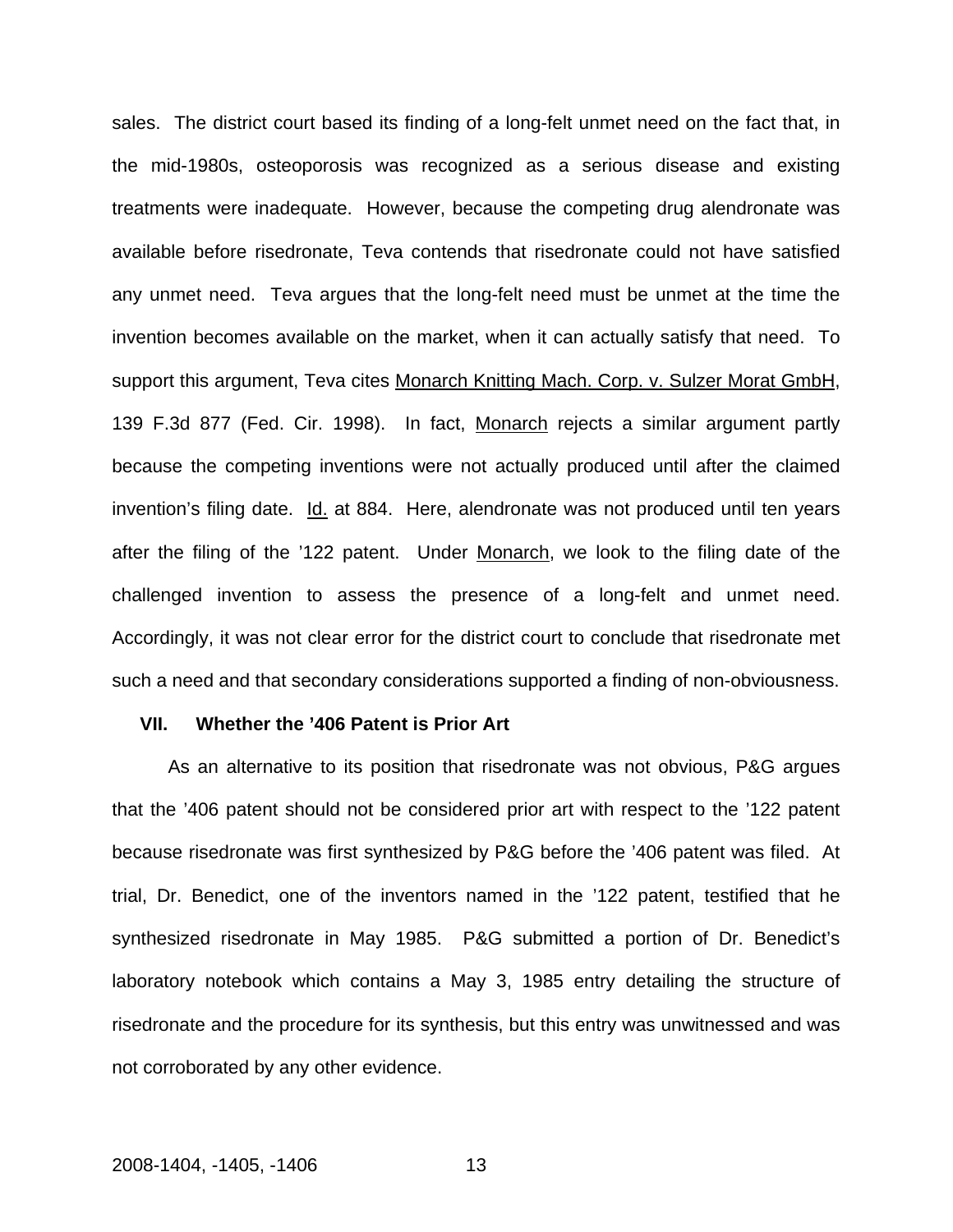"It is well established that when a party seeks to prove conception via the oral testimony of a putative inventor, the party must proffer evidence corroborating that testimony." Shu-Hui Chen v. Bouchard, 347 F.3d 1299, 1309 (Fed. Cir. 2003). The inventor "must provide independent corroborating evidence in addition to his own statements and documents." Hahn v. Wong, 892 F.2d 1028, 1032 (Fed. Cir. 1989). Because P&G did not provide adequate corroborating evidence of an earlier invention date for risedronate, the district court correctly concluded that the '406 patent qualifies as prior art for purposes of this inquiry.

#### **VIII. Obviousness-Type Double Patenting**

In addition to its obviousness defense, Teva also asserted that the '122 patent was invalid for double patenting. The double patenting doctrine is designed to prevent a patent owner from extending his exclusive rights to an invention through claims in a later-filed patent that are not patentably distinct from claims in the earlier filed patent. Geneva Pharm., Inc. v. GlaxoSmithKline PLC, 349 F.3d 1373, 1378 (Fed. Cir. 2003.) In general, the obviousness analysis applies to double patenting, except for three distinctions. First, statutory obviousness compares claimed subject matter to the prior art, while non-statutory double patenting compares claims in an earlier patent to claims in a later patent or application. Id. at 1377 n.1. Second, double patenting does not require inquiry into a motivation to modify the prior art. Id. Finally, double patenting does not require inquiry into objective criteria suggesting non-obviousness. Id.

Having concluded that risedronate was not obvious under 35 U.S.C. § 103, we similarly conclude that the '122 patent is not invalid for obviousness-type double patenting. Additionally, we agree with the district court that the claims of the '122 patent